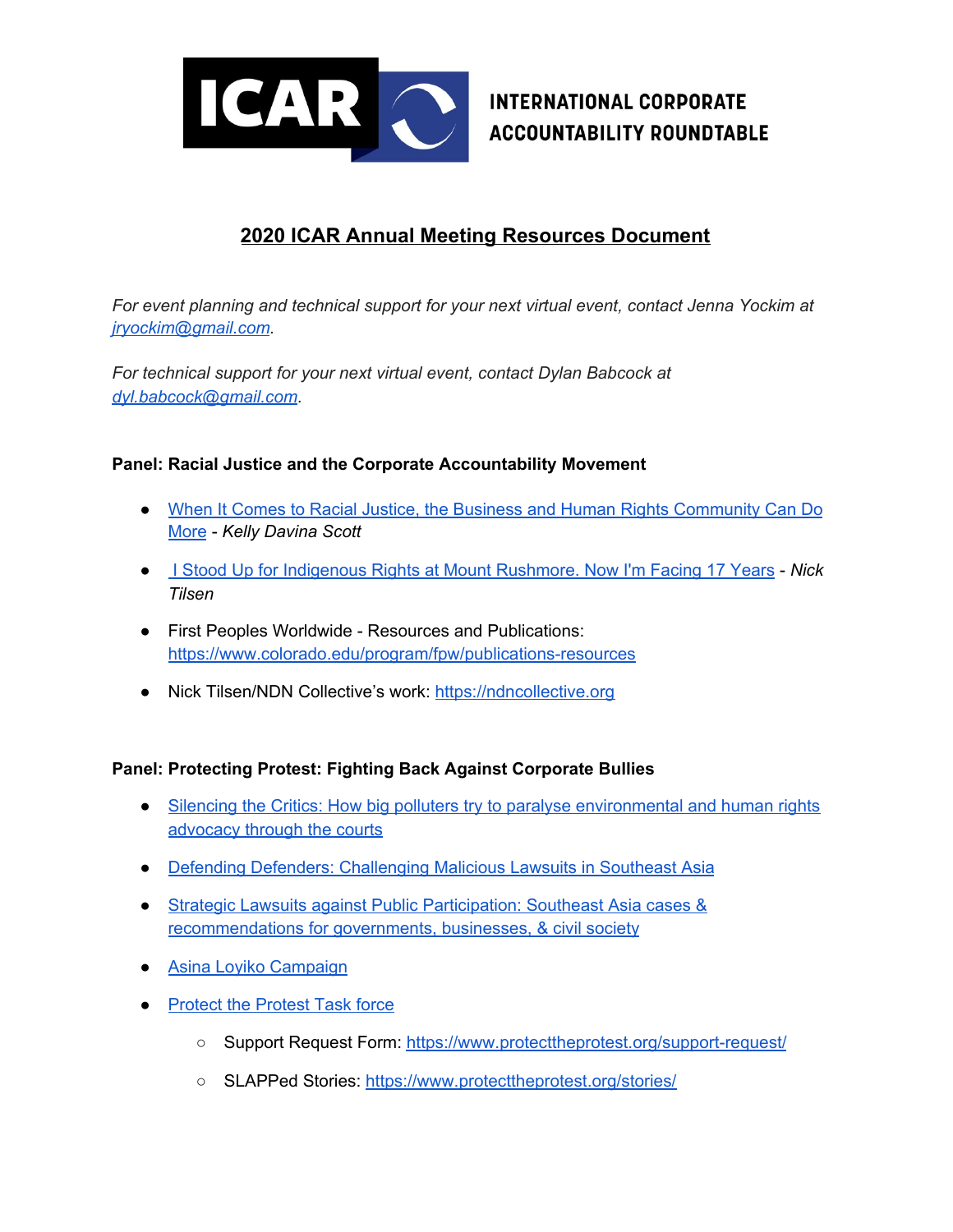### **Panel: Building Just Transition for Worker and Climate Justice**

- International Trade Confederation The Just Transition and Decent Jobs Pledge: [https://bteam.org/our-thinking/news/join-the-business-pledge-for-just-transition-and-dece](https://bteam.org/our-thinking/news/join-the-business-pledge-for-just-transition-and-decent-green-jobs) [nt-green-jobs](https://bteam.org/our-thinking/news/join-the-business-pledge-for-just-transition-and-decent-green-jobs)
- Just [Transition](https://www.ituc-csi.org/IMG/pdf/just_transition_-_a_business_guide.pdf) A Business Guide
- Climate Change and the Just [Transition](https://iri.hks.harvard.edu/files/iri/files/jtguidanceforinvestors.pdf?m=1554219326) A Guide for Investor Action
- DGB (German Labor [Federation\)](https://www.dgb.de/themen/++co++5ce061b8-16a6-11ea-a36d-52540088cada)
- 3F [\(Danish](https://www.groennejob.dk/dokumenter/documents) Labor Union)
- US Climate Action [Network](https://www.usclimatenetwork.org/news-room?)
- [THRIVE](https://static1.squarespace.com/static/5f53b5996b708446acb296c5/t/5f596f847cd042259067e795/1599696773913/THRIVE+resolution+CLEAN.pdf) Agenda

### **Panel: Combating Corporate Capture**

- Center for [Constitutional](https://ccrjustice.org/Corporate-Capture) Rights Corporate Capture
- No Business with [Genocide](http://www.rohingyacampaign.org/nbwg.html)
- Center for Constitutional Rights Blog ALEC's Corporate Control of Our [Government](https://ccrjustice.org/home/blog/2020/05/08/alec-s-corporate-control-our-government-life-threatening-especially-covid-era) is [Life-Threatening,](https://ccrjustice.org/home/blog/2020/05/08/alec-s-corporate-control-our-government-life-threatening-especially-covid-era) Especially in the COVID Era.
- Center for [Constitutional](https://ccrjustice.org/home/what-we-do/our-cases/puente-et-al-v-arizona-state-legislature) Rights Puente, et al. v. Arizona State Legislature
- CCR Report into ALEC's attacks on Black and Brown [communities](https://www.alecattacks.org/)
- [Youth](https://36idp73l9pta25627q676bwt-wpengine.netdna-ssl.com/wp-content/uploads/2020/04/youthvote-Letter-to-Joe-Biden.pdf) Vote Letter to Joe Biden Calling for an exclusion of former corporate executives in the next administration.

### **Breakout Session: At the Root of Abuse: Challenging the Corporate Form**

- Their Resource Doc: [https://docs.google.com/document/d/1zponcdkE7ZNPS3Qq7ZzC\\_0G3lH8o5kzv8R9rfyP](https://docs.google.com/document/d/1zponcdkE7ZNPS3Qq7ZzC_0G3lH8o5kzv8R9rfyPCHYc/edit) [CHYc/edit](https://docs.google.com/document/d/1zponcdkE7ZNPS3Qq7ZzC_0G3lH8o5kzv8R9rfyPCHYc/edit)
- MSI Integrity's report, Not Fit-For-Purpose: <https://www.msi-integrity.org/not-fit-for-purpose/>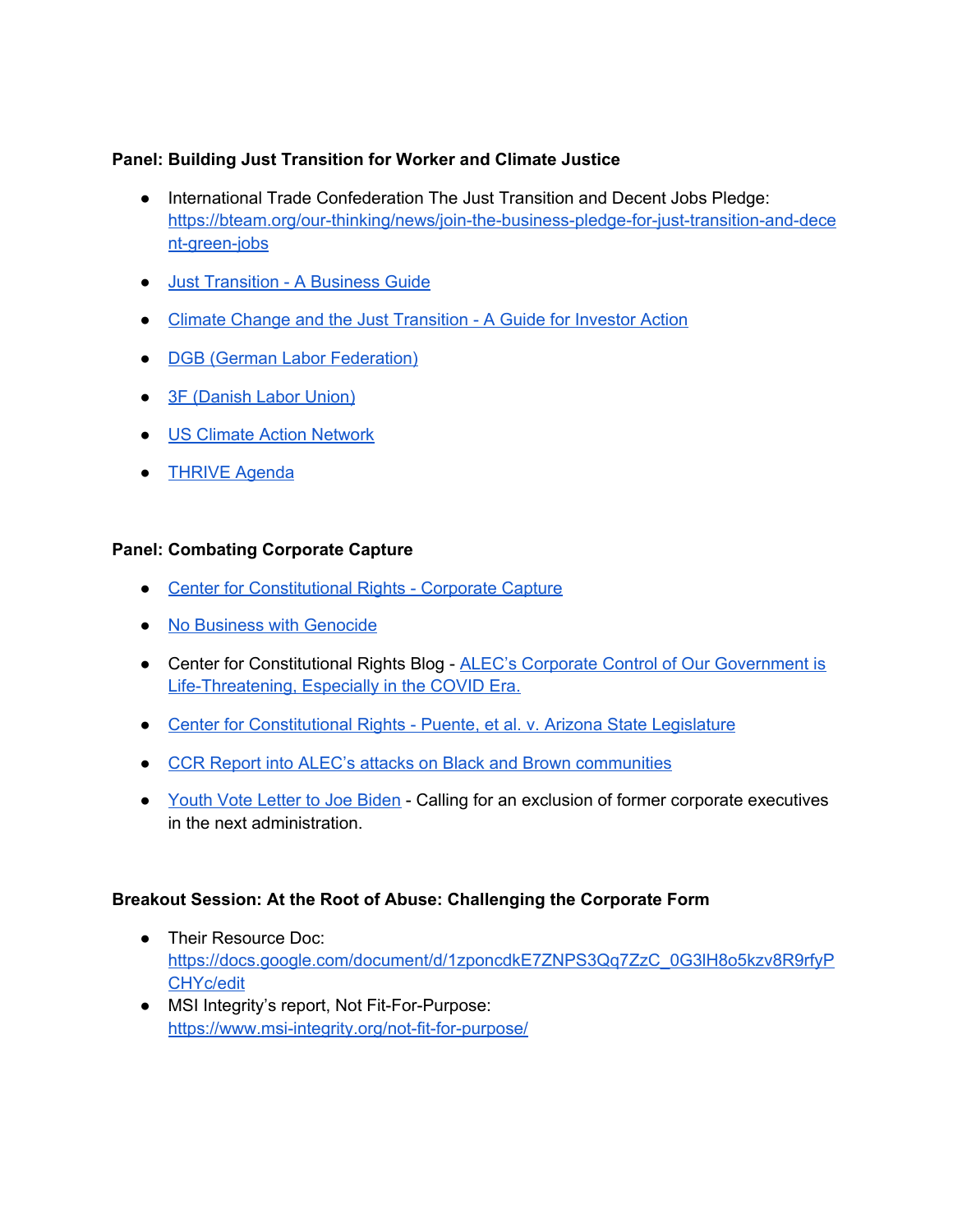**Breakout Session: Introducing the Idea Bank, a Hub for Corporate Accountability Litigators**

- <https://www.legalideabank.org/>
- [ideabank@corpaccountabilitylab.org](mailto:ideabank@corpaccountabilitylab.org)
- [avery@corpaccountabilitylab.org](mailto:avery@corpaccountabilitylab.org)

### **Breakout Session: Training the Next Generation of BHR Advocates: Teaching BHR Forum**

- [TeachBHR.org](https://teachbhr.org/)
- [BHRHandbook.org](https://teachbhr.org/resources/teaching-bhr-handbook/)

### **Keynote: Sharan Burrow**

- Medium Blog: A New Social Contract can rebuild our [workplaces](https://medium.com/@SharanBurrow/a-new-social-contract-can-rebuild-our-workplaces-and-economies-after-covid-19-82b52e510ec3) and economies after [COVID-19](https://medium.com/@SharanBurrow/a-new-social-contract-can-rebuild-our-workplaces-and-economies-after-covid-19-82b52e510ec3)
- ITUC 2020 [Global](https://www.ituc-csi.org/ituc-global-rights-index-2020) Rights Index
- ITUC [Campaign](https://www.ituc-csi.org/global-social-protection-fund) Brief A global social protection fund is possible
	- 2016 Report: The development [effectiveness](https://www.ituc-csi.org/DFI-study) of supporting the private sector with ODA [funds](https://www.ituc-csi.org/DFI-study)

### **Breakout Session: The Nestle-Cargill Supreme Court Case: Implications for Corporate Accountability**

- Cocoa Sector
	- Washington Post Child labor in Cocoa Feature: [https://www.washingtonpost.com/graphics/2019/business/amp-stories/the-childre](https://www.washingtonpost.com/graphics/2019/business/amp-stories/the-children-who-harvest-cocoa/) [n-who-harvest-cocoa/](https://www.washingtonpost.com/graphics/2019/business/amp-stories/the-children-who-harvest-cocoa/)
	- CAL Blog: <https://corpaccountabilitylab.org/empty-promises>
	- CAL and IRAdvocates 307 petition: [https://static1.squarespace.com/static/5810dda3e3df28ce37b58357/t/5e4607e](https://static1.squarespace.com/static/5810dda3e3df28ce37b58357/t/5e4607e90bd7ed452a1c8c6e/1581647858374/FINAL+307+PETITION+WITH+EXHIBITS.pdf) [90bd7ed452a1c8c6e/1581647858374/FINAL+307+PETITION+WITH+EXHIBITS.](https://static1.squarespace.com/static/5810dda3e3df28ce37b58357/t/5e4607e90bd7ed452a1c8c6e/1581647858374/FINAL+307+PETITION+WITH+EXHIBITS.pdf) [pdf](https://static1.squarespace.com/static/5810dda3e3df28ce37b58357/t/5e4607e90bd7ed452a1c8c6e/1581647858374/FINAL+307+PETITION+WITH+EXHIBITS.pdf)
- Nestle / Cargill Case
	- [https://corpaccountabilitylab.org/calblog/2020/7/2/more-trouble-ahead-for-the-ats](https://corpaccountabilitylab.org/calblog/2020/7/2/more-trouble-ahead-for-the-ats-scotus-grants-cert-in-nestle-case)[scotus-grants-cert-in-nestle-case](https://corpaccountabilitylab.org/calblog/2020/7/2/more-trouble-ahead-for-the-ats-scotus-grants-cert-in-nestle-case)
	- o IRAdvocates website: <http://www.iradvocates.org/>
		- [http://www.iradvocates.org/case/africa-multi-country/john-doe-i-et-al-v-nes](http://www.iradvocates.org/case/africa-multi-country/john-doe-i-et-al-v-nestle-usa-inc-et-al) [tle-usa-inc-et-al](http://www.iradvocates.org/case/africa-multi-country/john-doe-i-et-al-v-nestle-usa-inc-et-al)
- Corporate Accountability Initiatives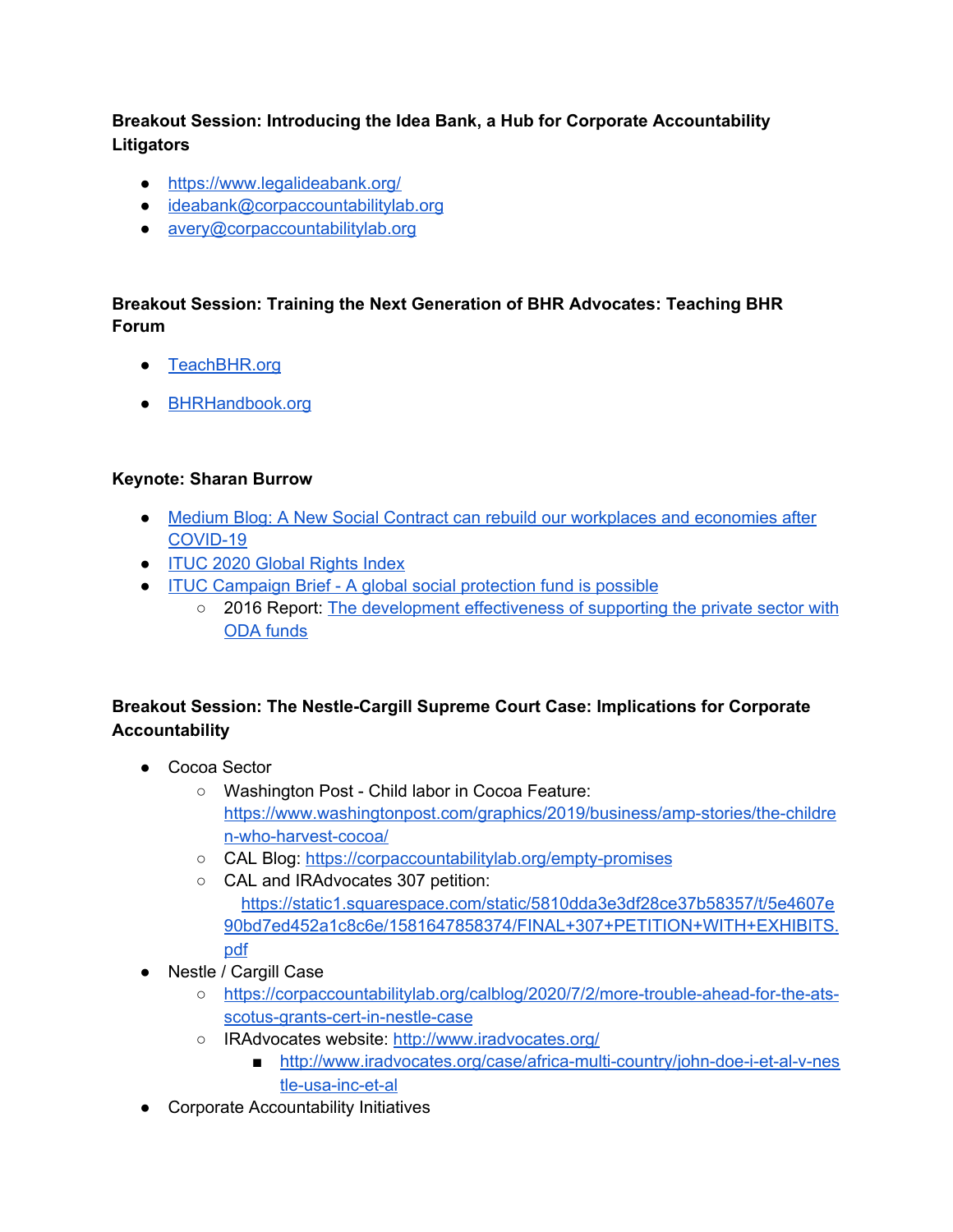- EarthRights International Website: [www.earthrights.org](http://www.earthrights.org/)
- Cancel Corporate Abuse campaign: <https://www.cancelcorporateabuse.org/>
- MSI Integrity Not-fit-for-purpose Report: <https://www.msi-integrity.org/not-fit-for-purpose/>

#### **Breakout Session: Access to Remedy in the technology sector**

- UN [Human](https://www.ohchr.org/EN/Issues/Business/Pages/B-TechProject.aspx) Rights B-Tech Project
- UN Human Rights Business and Human Rights in [Technology](https://www.ohchr.org/Documents/Issues/Business/B-Tech/B_Tech_Project_revised_scoping_final.pdf) Project (B-Tech)
- Email: [B-Tech@ohchr.org](mailto:B-Tech@ohchr.org)

### **Breakout Session: Countering corporate strategies to avoid responsibility for human rights (Mind the Gap)**

● <https://www.mindthegap.ngo/>

### **Side Event: UNWG on Business and Human Rights Dialogue with North American NGOs**

*We would also like to draw your attention to the UNGPs 10+ project [website,](https://www.ohchr.org/EN/Issues/Business/Pages/UNGPsBizHRsnext10.aspx) where the [official](https://www.ohchr.org/Documents/Issues/Business/UNGPsBHRnext10/call-for-input-en.pdf) call for [written](https://www.ohchr.org/Documents/Issues/Business/UNGPsBHRnext10/call-for-input-en.pdf) inputs into the project has been posted alongside other relevant project materials.*

- **● UNGPs 10+ Project [Website](https://www.ohchr.org/EN/Issues/Business/Pages/UNGPsBizHRsnext10.aspx)**
- **● Official Call for [Written](https://www.ohchr.org/Documents/Issues/Business/UNGPsBHRnext10/call-for-input-en.pdf) Inputs**

#### **Panel: Mandatory Human Rights and Environmental Due Diligence**

• MSI [Integrity's](https://www.msi-integrity.org/not-fit-for-purpose/) Not Fit for Purpose report on the limits of MSI

### **Breakout Session: Using Data to Improve Working Conditions in Apparel Supply Chains and "Build Back Better" post COVID-19**

- [Transparency](https://transparencypledge.org/) Pledge coalition website
- Status of brand and RBI / MSI alignment with the [Transparency](https://airtable.com/shrp5xAhmtvj7wPw6) Pledge
- Open Apparel [Registry](https://info.openapparel.org/)
- ICAR's Apparel Data [Directory](https://appareldata.org/)
- CCC's [FashionChecker.org](https://fashionchecker.org/)
- WRC's [Covid-19](https://www.workersrights.org/issues/covid-19/tracker/) Tracker
- [Wikirate](https://wikirate.org/)
- Open Data Standard for the Apparel Sector [\(ODSAS\)](https://odsas.org/)
- **●** Open Data [Institute](https://theodi.org/)